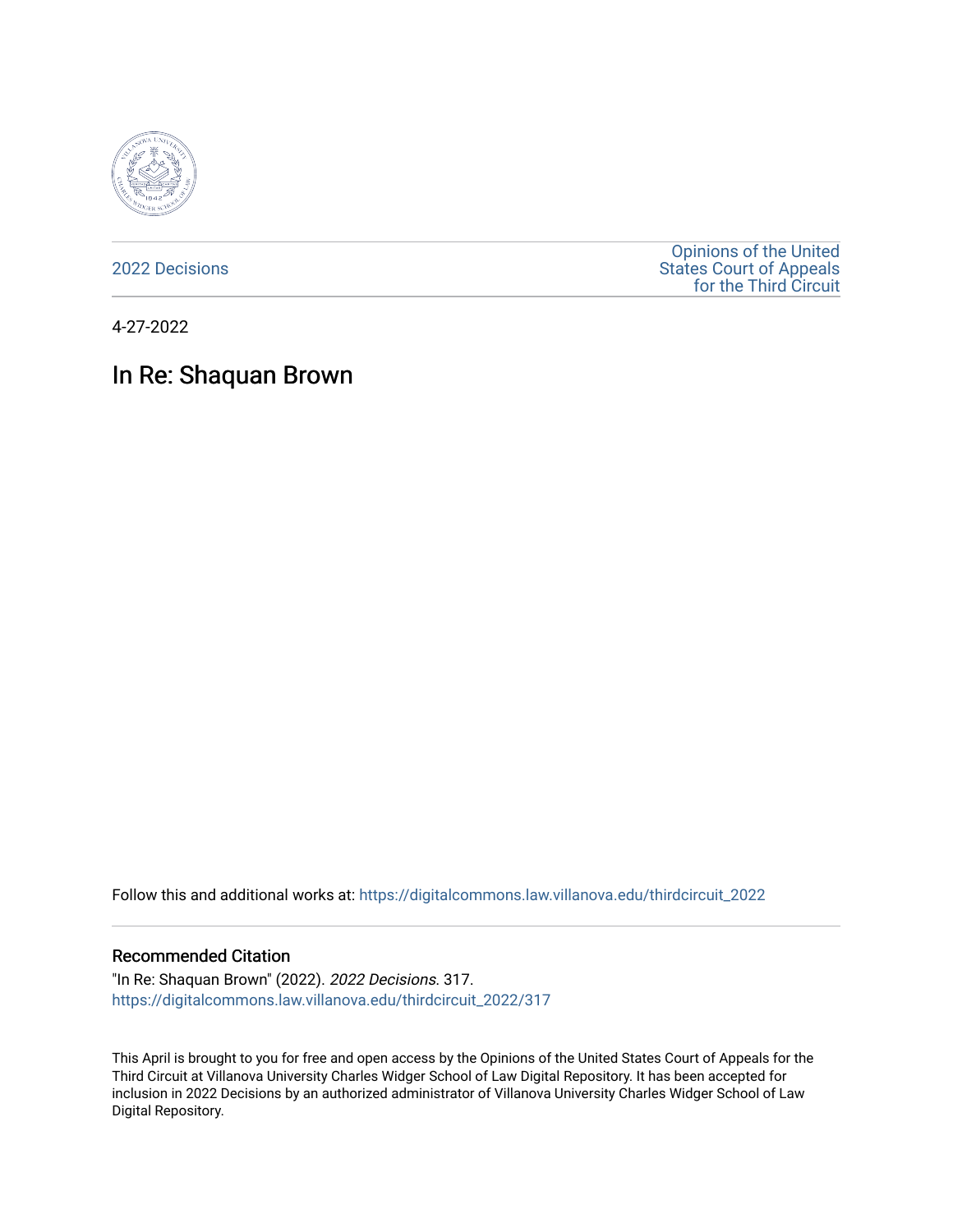### CLD-132 **NOT PRECEDENTIAL**

## UNITED STATES COURT OF APPEALS FOR THE THIRD CIRCUIT

No. 22-1460  $\frac{1}{2}$ 

IN RE: SHAQUAN BROWN, Petitioner

On a Petition for Writ of Mandamus from the United States District Court for the Eastern District of Pennsylvania (Related to E.D. Pa. Crim. No. 2-20-cr-00260-001)

 $\mathcal{L}_\text{max}$  , where  $\mathcal{L}_\text{max}$  is the set of  $\mathcal{L}_\text{max}$ 

 $\mathcal{L}_\text{max}$ 

Submitted Pursuant to Rule 21, Fed. R. App. P. April 21, 2022 Before: AMBRO, SHWARTZ and BIBAS, Circuit Judges

(Opinion filed: April 27, 2022)

## OPINION\*

PER CURIAM

Shaquan Brown is a federal pretrial detainee proceeding pro se and in forma pauperis. On October 7, 2021, a grand jury sitting in the United States District Court for the Eastern District of Pennsylvania issued a superseding indictment charging him with several counts of Hobbs Act robbery and firearms violations. At the arraignment, Brown—who was represented by counsel—refused to plead not guilty, and the Court

<sup>\*</sup> This disposition is not an opinion of the full Court and pursuant to I.O.P. 5.7 does not constitute binding precedent.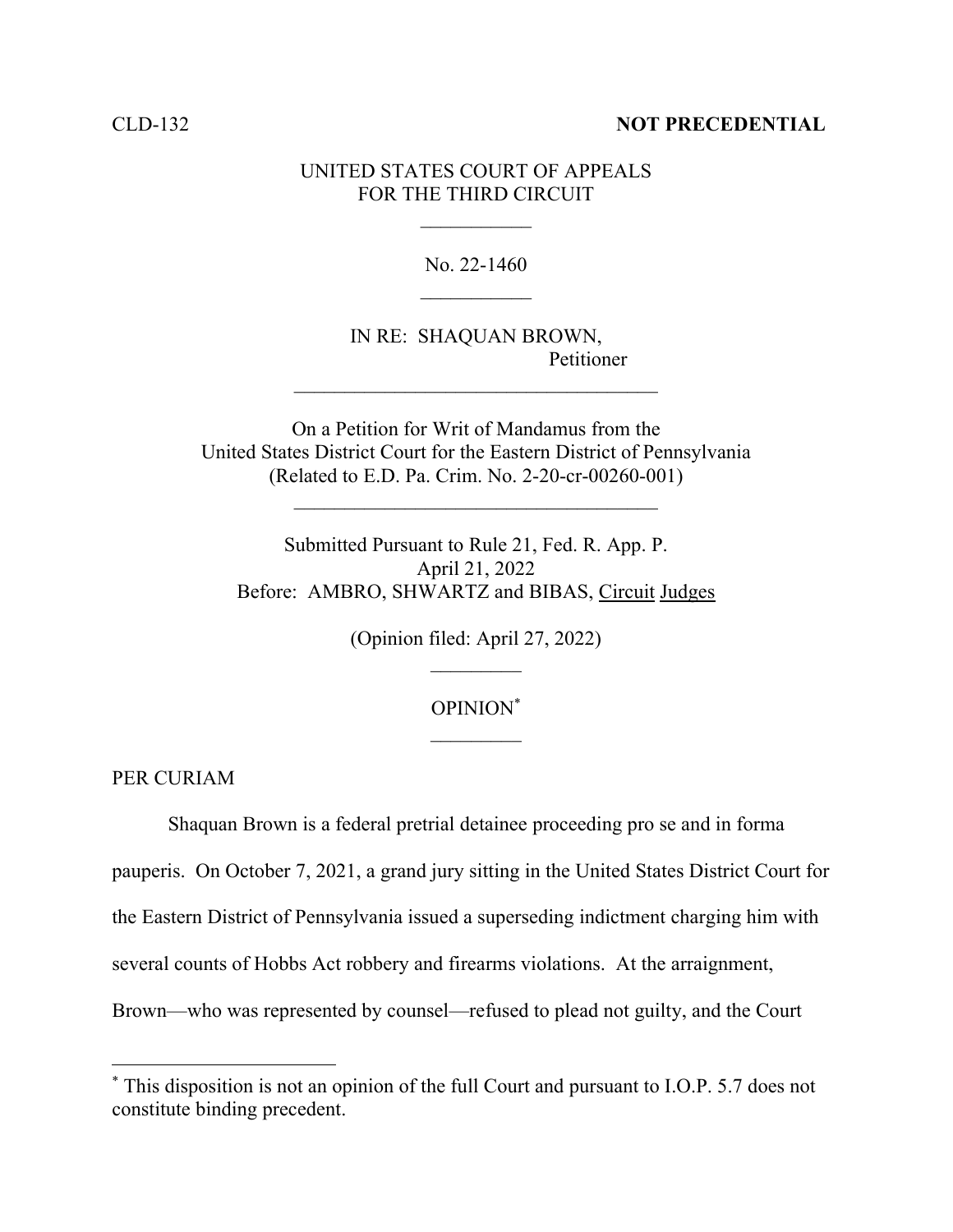entered a not-guilty plea on his behalf. The District Court docket report reflects that the case is still in its pretrial stages.

In March 2022, Brown filed a petition for a writ of mandamus in this Court. He asserts that the District Court violated his constitutional rights by entering a not-guilty plea on his behalf when he made clear that he wanted to review a pre-sentence investigation report before entering a plea. He asks us to, inter alia, "reverse and remand said 'not guilty' plea." Pet. 1, ECF No. 1-3.

We will deny the petition. "Mandamus provides a drastic remedy that a court should grant only in extraordinary circumstances in response to an act amounting to a judicial usurpation of power." In re Diet Drugs Prods. Liab. Litig., 418 F.3d 372, 378 (3d Cir. 2005) (internal quotation marks omitted). "Before a writ of mandamus may issue, a party must establish that (1) no other adequate means exist to attain the relief he desires, (2) [his] right to issuance of the writ is clear and indisputable, and (3) the writ is appropriate under the circumstances." Hollingsworth v. Perry, 558 U.S. 183, 190 (2010) (per curiam) (internal quotation marks and citation omitted).

Brown has not met this burden. First, given that the District Court was required to enter a non-guilty plea in these circumstances, see Fed. R. Crim. P. 11(a)(4) ("If a defendant refuses to enter a plea . . . , the court must enter a plea of not guilty."), Brown has not shown that he has a "clear and indisputable right" to issuance of the writ or that the writ is "appropriate under the circumstances." Second, to the extent that he wishes to change his plea, he can, through his counsel, file a motion to do so at an appropriate time

2